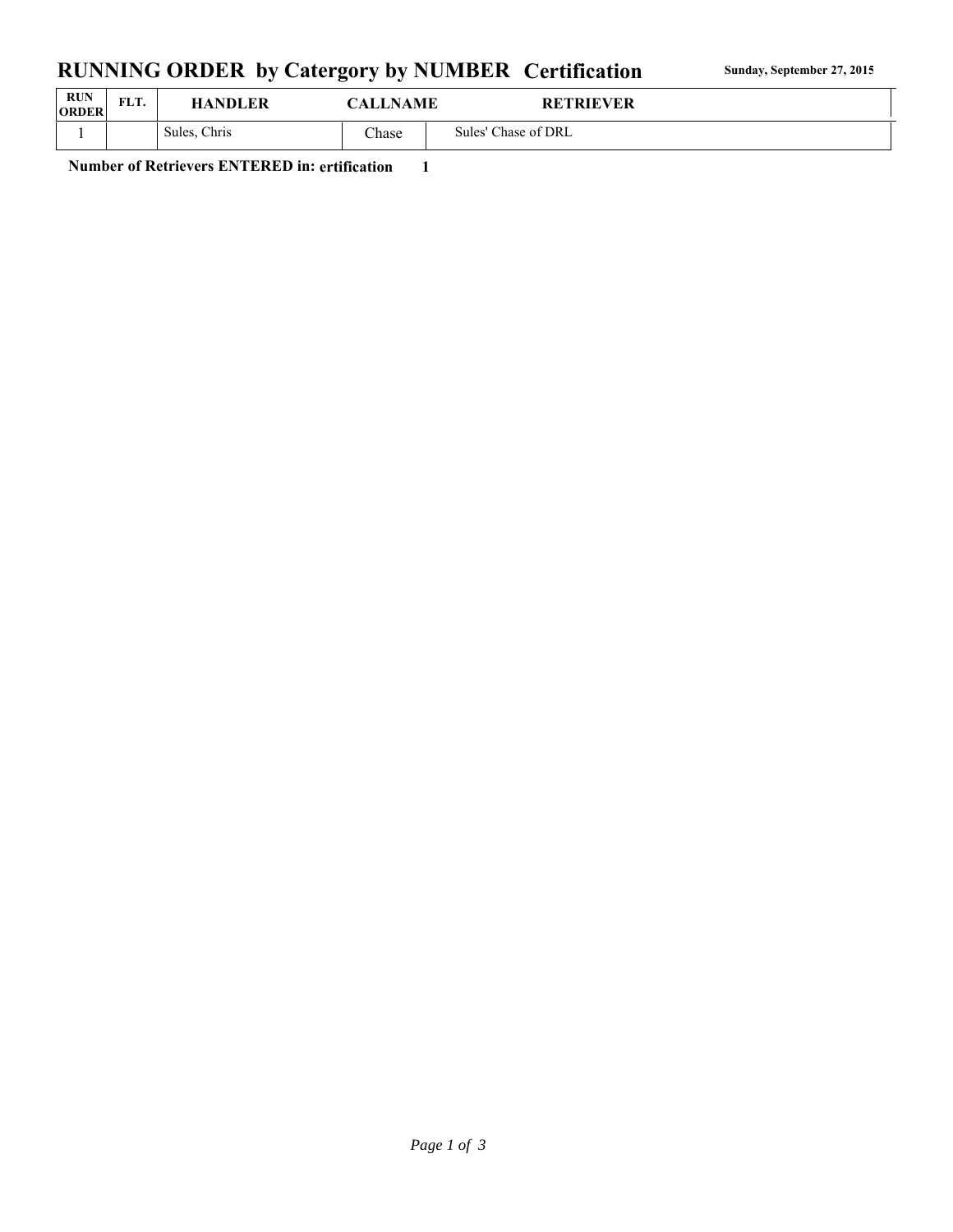## RUNNING ORDER by Catergory by NUMBER Advanced **Sunday, September 27, 2015**

| <b>RUN</b><br><b>ORDER</b> | FLT. | <b>HANDLER</b>  | <b>CALLNAME</b> | <b>RETRIEVER</b>     |
|----------------------------|------|-----------------|-----------------|----------------------|
|                            |      | Bachkosky, Mike | Sugar           | R&V's Sweet Carolina |

**Number of Retrievers ENTERED in: Advanced 1**